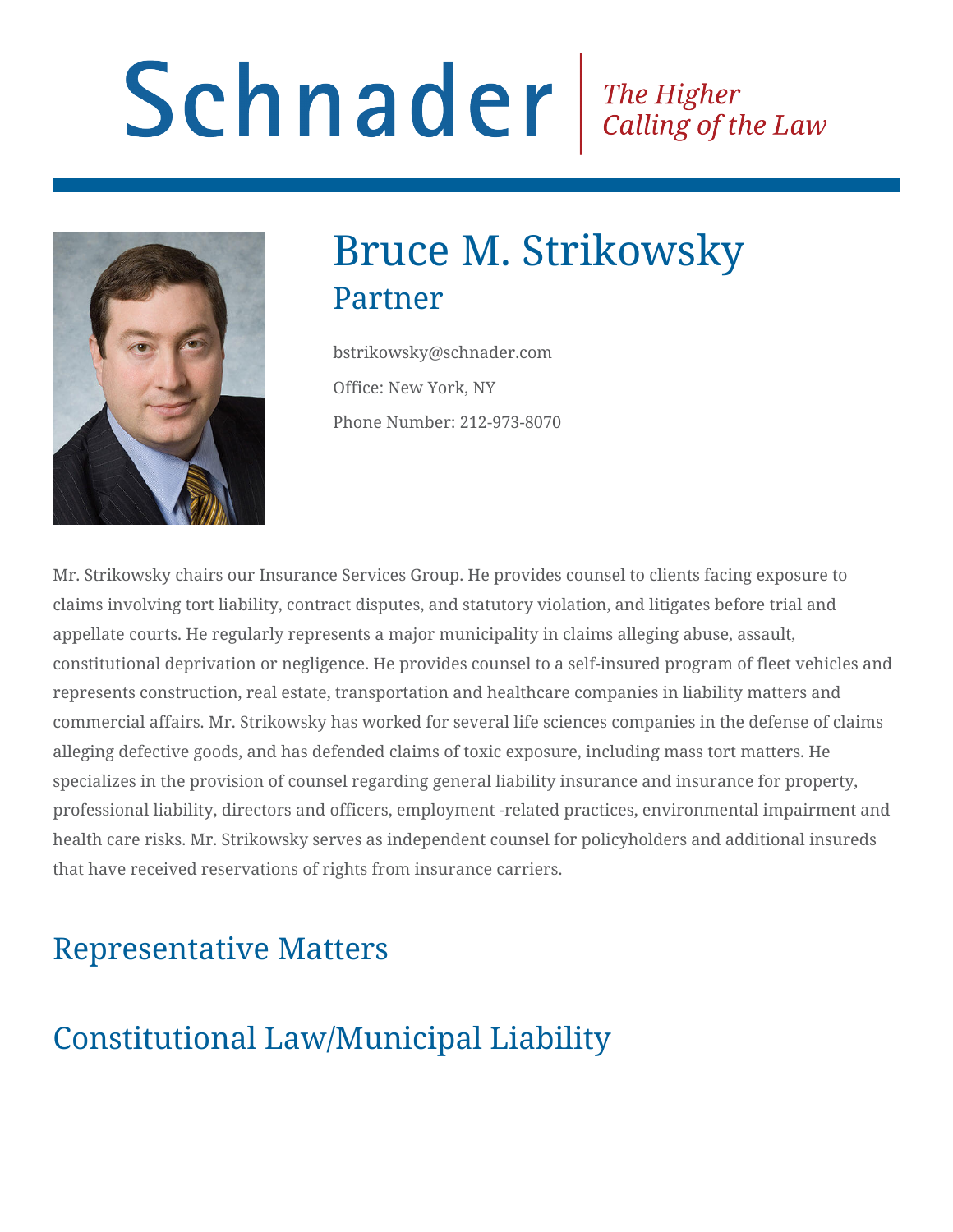Representations include:

- *Francis v. City of New York,* 2006 WL 2091235 (2d Cir. 2006)
- De'Leone *v. City of New York*, 45 A.D.3d 254, 845 N.Y.S.2d 241 (1st Dept. 2007)
- *Liberty Mut. Fire Ins. Co. v. E.E. Cruz & Co.*, Inc., 475 F.Supp.2d 400 (claim for recovery for property damage barred by antisubrogation doctrine)
- *S.W. v. City of New York,* 1:09-cv-01777 (EDNY) (counsel for the City of New York, Administration for Children's Services)

## Insurance Coverage

Mr. Strikowsky's practice focuses substantially on liability insurance coverages afforded by primary, excess/umbrella and other risk transfer contracts. He also:

- Litigates disputes between and among insurers, policyholders, and claimants concerning the availability or scope of coverage.
- Regularly prepares opinion letters and drafts policy language for a variety of specialized coverages.
- Advises on claim practices and regulatory compliance.
- Handles disputes regarding enforcement of policy conditions.
- Represents insurers in bad faith actions or suits seeking to impose extracontractual liability.
- On behalf of excess carriers and corporate clients, serves as coordinating counsel monitoring the conduct of litigation and supervising local counsel.
- Provides counsel to corporate risk managers concerning management and resolution of claims, as well as review of placements for global property and liability programs.

## Independent Counsel

Mr. Strikowsky serves as independent counsel (also known as "Cumis counsel") to municipal agencies, policyholders and additional insureds where a conflict of interest exists between the client and an insurance company obliged to fund its defense. These circumstances typically arise upon an insurer's issuance of a reservation of rights, which may implicate the right of the insured to designate counsel of its own choosing at the insurer's expense.

# Appellate Litigation

Representations include:

Obtained favorable appellate decision (*AESLIC v. L&G Masonry,* et. al. 2020-02632 (1st Dept. 2021)) invalidating insurer's disclaimer premised on failure to submit to a premium audit and reversing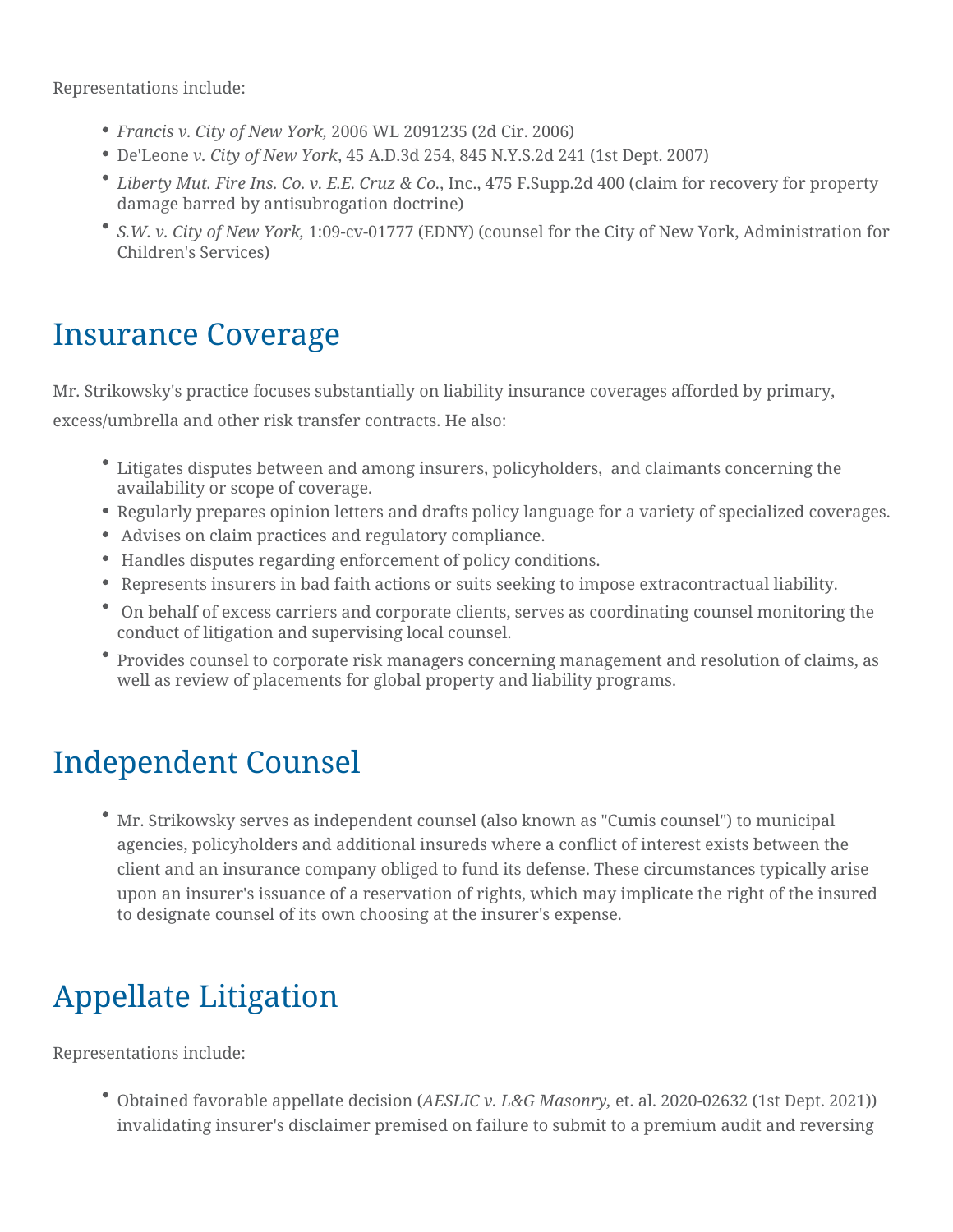lower court's failure to award attorney fees to our client.

- *In re: Deepwater Horizon*, 470 S.W.3d 452 (Texas S. Ct. 2015) (*Amicus Curiae* for Aviation Insurance Association)
- *AIU Ins. Co. v. Gulf Ins. Co., 775 N.Y.*S.2d 272 (N.Y.App. Div. 1st Dept. 2004)
- *National Union Fire Ins. Co. v. Pep Boys*, 759 N.Y.S.2d 42 (N.Y. App. Div. 1st Dept. 2003)
- *Tsong v. Penske Truck Leasing Co*., 2006 WL 1574079 (N.J. App. Div. 2006)
- *Polarome Mfg., Co. Inc. v. Commerce & Indus. Co*., 708 A.2d 450 (N.J. App. Div. 1998)
- *Hartford Underwriters Ins. Co. v. American International Group, Inc*., 300 A.D.2d 24 (1st Dept. 2002)

## General Liability

Representations include:

- *Diaz v.* City *of New York*, 26 Misc.3d 1232(A) (Sup. Ct. Queens Cty. 2010) (denying leave to serve a late notice of claim to a group of individuals claiming toxic exposure)
- *Lombardo v. Temple Beth-El of Rockaway Park*, 31 Misc.3d 1219(A) (Sup. Ct. Queens Cty. 2011) (preanswer dismissal of toxic exposure claims)
- *Minorczyk v. Dormitory Auth. Of State of New York*, 74 A.D.3d 675 (1st Dept. 2010) (affirming summary judgment to property owner in action premised on New York Labor Law Section 240)
- *Pinks v. Turnbull, 906 N.Y.S.782* (Sup. Ct. N.Y. Cty. 2009) (summary judgment against claims arising out of high profile abuse allegations)

## Community and Pro Bono

#### Representations include:

*Cayuga Indian Nation of New York v. Gould*, 14 N.Y.3d 614 (2010) (*amicus* for American Cancer Society)

## Education

- Brooklyn Law School, J.D., 1994
- Northwestern University, B.S., Medill School of Journalism, 1987

## Bar Admissions

• New Jersey, 1997